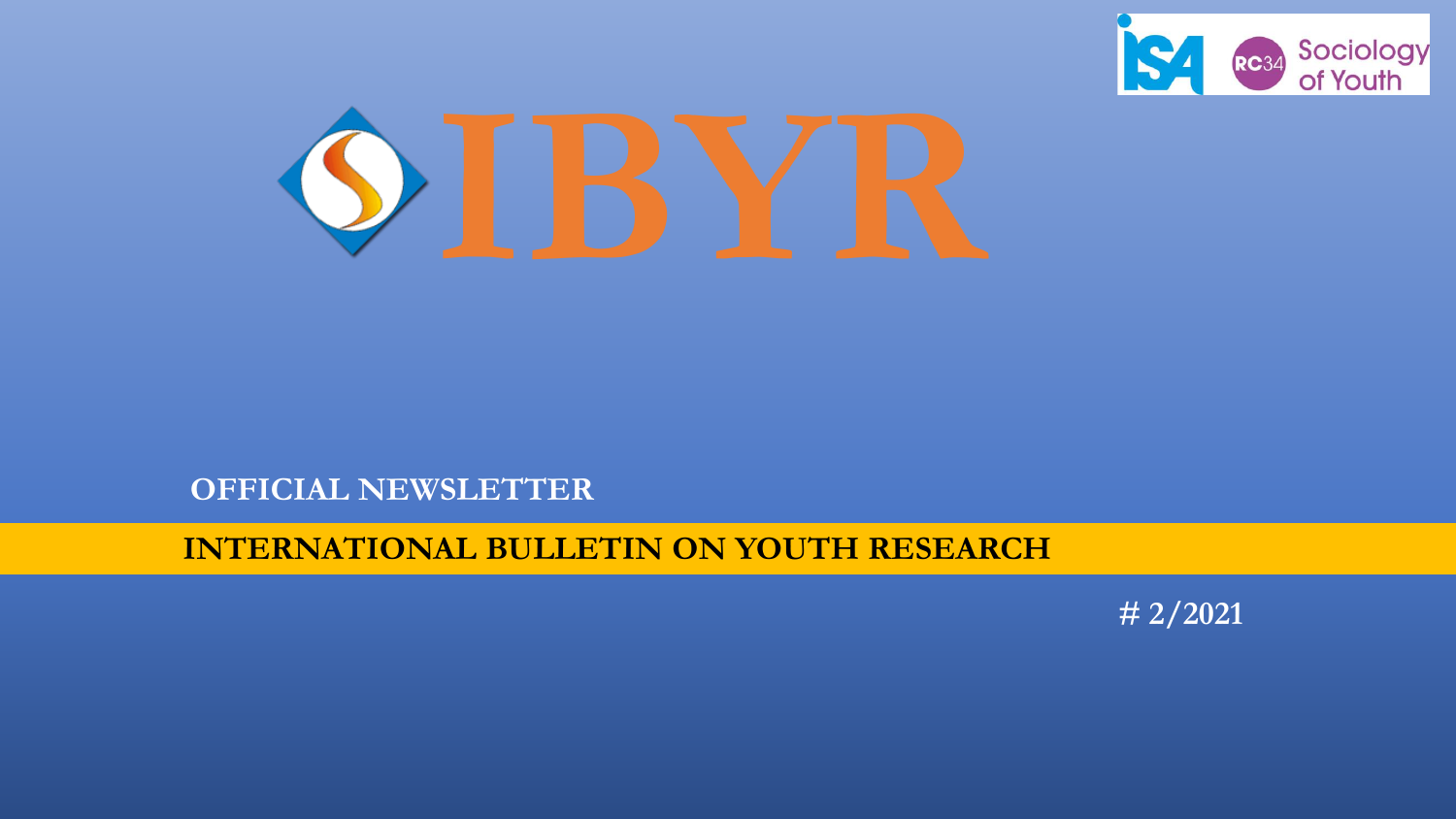**# 2/2021**

## **TABLE OF CONTENTS**

- Editorial
- Seminars
- Publications
- Call for...
- A personal note by …
- The flyer
- Infoboard
- Officials of RC34

## **IBYR**

*IBYR is the official newsletter of the RC34 "Sociology of youth" of the International Sociological Association*

2021 is nearly over, and it has been an extremely challenging year for all of us. While we have been in the same turbulent sea of a global pandemic, we have sailed in different boats, with differing abilities to face the storm. Many have lost their lives, others livelihoods, and all have lost friends, family and taken for granted freedoms. But we have also gained: new ways of thinking about work and its future, the world and its inequalities, capitalism and its exploitations, and prospects for a more connected future.

I write this note on Sunday, the 26th December 2021, having just heard of the passing of Archbishop Emeritus Desmond Tutu - Anglican Priest, Nobel Laureate, Conscience of the world, and a warrior for justice and inclusion his entire life. Among many wise words he has spoken, as one of The Elders globally and in South Africa, are these:

> *"We are made for goodness. We are made for love. We are made for friendliness. We are made for togetherness. We are made for all of the beautiful things that you and I know. We are made to tell the world that there are no outsiders. All are welcome: black, white, red, yellow, rich, poor, educated, not educated, male, female, gay, straight, all, all, all. We all belong to this family, this human family, God's family."*

The words speak most closely to my own work, and ours, as we struggle for inclusion for young people through our academic research. As a religious figure, he has frequently spoken of religion as a knife, that could be used to cut and share bread, or as a weapon to stab someone in the back. His stance has always been that religion offers liberation for many, and should motivate its followers to seek peace, forgiveness and justice.

During 2021, it gives me great pleasure to announce that the collaborative effort began as I assumed my Presidency of RC34 in 2018, The Oxford Handbook of Global South Youth Studies, was finally completed and published. There are more details later in this newsletter of the book and an exciting global webinar series, to be held in partnership with our RC, over the coming 18 months. The online version is available [here](https://www.oxfordhandbooks.com/view/10.1093/oxfordhb/9780190930028.001.0001/oxfordhb-9780190930028?rskey=6oyfkW&result=1) but will need access through your institution. Thank you all for your immense support in reviewing, submitting abstracts for consideration and for general forms of encouragement along the way. It has started a real community of practice that includes Youth scholars from the Global South and North, and improved all our work. It would not have been possible without the partnership of RC34 and its members. Thank you!



**EDITORIAL**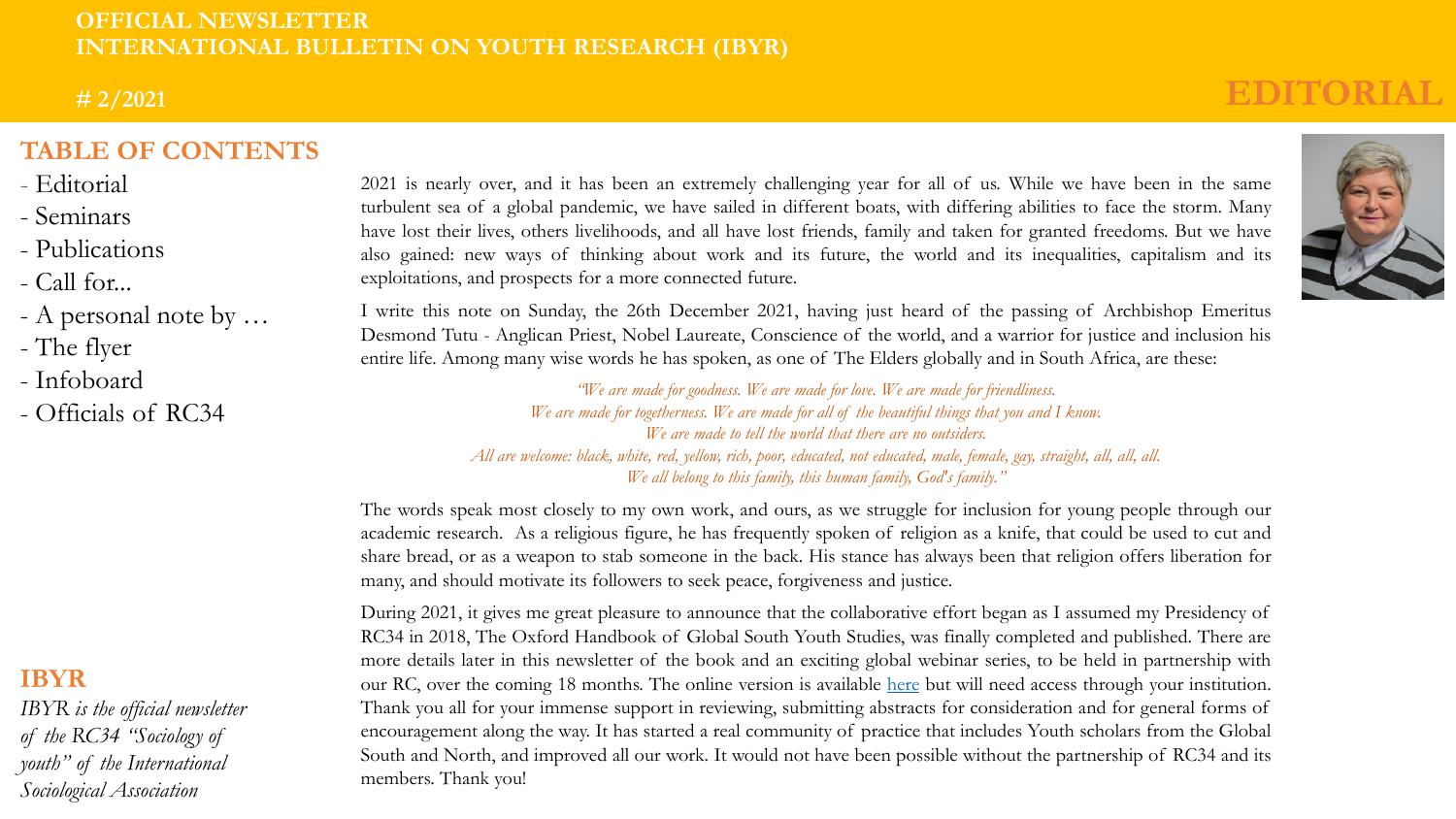### **# 2/2021**

Earlier in December I attended an ISA Executive Meeting which included all Presidents of Research Committees, to discuss a number of important matters. Amongst these was membership, the pending retirement of our extraordinary association secretary Dr Izabela Barlinska who has held the activities of ISA together for the past 20 years, thoughts about a "greener" ISA especially in light of how the world has changed with regard to travel and in person meetings, discussion about social media communication and websites for RCs, engagement with UN organisations and how best to spend the substantial endowment that ISA has accumulated over the past years. As these conversations culminate in specific actions, I will share more with you.

For now it is interesting to note that there are currently 5,781 ISA members (down from 6,360 in 2018) with 70% of members from Category A countries, 17% from Category B countries, and 14% from Category C. While the declining membership has emanated from Category A countries, there has been a 1% increase in members from Category B and C countries. While this needs to grow even further, it is a great reflection of ISA's commitment to inclusivity. As we plan for an inperson Congress in Melbourne (now to be held in 2023, pandemic permitting) this commitment to inclusivity needs to be made concrete with plans for ensuring travel funds, visas and wide visibility of members from B and C countries across all aspects of the programme. We will hear shortly about timelines and calls for sessions and papers.

Wishing you all a fulfilling and joyful new Year as we work for a better world for young people.

Warm regards Sharlene

Sharlene Swartz RC 34 President (2018-2023)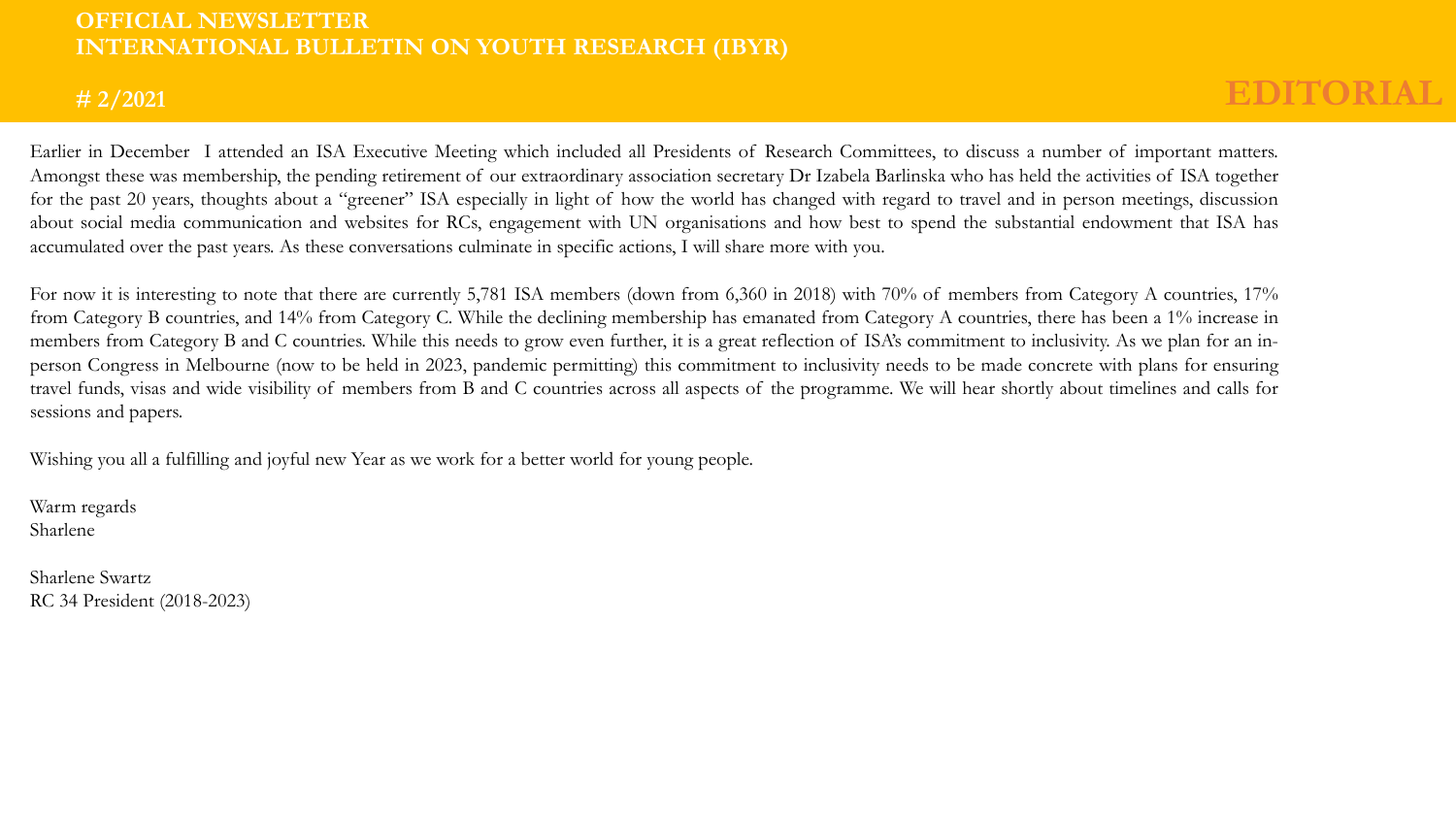#### **# 2\_2021**

## **GLOBAL SOUTH YOUTH STUDIES** *PRESENTATIONS, DISCUSSION, NETWORKING*

Ninety percent of the world's youth live in Africa, Latin America and the developing countries of Asia. Despite this, the field of Youth Studies, is dominated by texts that universalise the experiences of youth despite having been researched and written in Northern contexts. **The Oxford Handbook of Global South Youth Studies** addresses this geo-political inequality by showcasing the work of Southern scholars and begins to remake Youth Studies by offering Southern perspectives with global resonance. Please join us for a seminar series to broaden and deepen Southern scholarship about, with and for young people, and to grow a community of practice begun through the publication of this handbook.

In these seminars, held quarterly, the main themes of the handbook: what the editors have called 'epistepraxis' – the importance of formulating knowledge-based practices based on Southern experiences of life and politics; thinking through theory, method and representation in doing so; reimagining and learning about concepts such as personhood, intersectionality, violences, de- and post-coloniality, consciousness, precarity, modernities, ontological insecurity, navigational capacities, collective agency and emancipation from Southern contexts; and expanding or re-theorising these concepts for Southern, Northern and Global contexts.

Contributors to the handbook and seminars are from various regions of the Global South, including from the Diaspora, Indigenous and Aboriginal communities, and comprise senior and emerging scholars, writing with others from the South, and sometimes with Northern scholars, in an intentional community of practice.

**An ebook of abstracts is available along with details of where the book may be obtained.**

## **SEMINARS**

**SAVE THE DATES SOUTHERN YOUTH STUDIES AND EPISTEPRAXIS** Wednesday 2nd March 2022

**THEORY, METHOD AND REPRESENTATION**  Wednesday 11th May 2022

**PERSONHOOD, RACE AND INTERSECTIONALITY**  Wednesday 17<sup>th</sup> August 2022

**NAVIGATING PRECARITY**  Wednesday 16<sup>th</sup> November 2022

**VIOLENCES AND COLLECTIVE AGENCY**  Wednesday 15<sup>th</sup> February 2023

**Download the Invitation here:** 

**<http://www.rc34youth.org/wp-content/uploads/2021/12/Global-South-Youth-Webinar-Invite-Save-the-Dates.pdf>**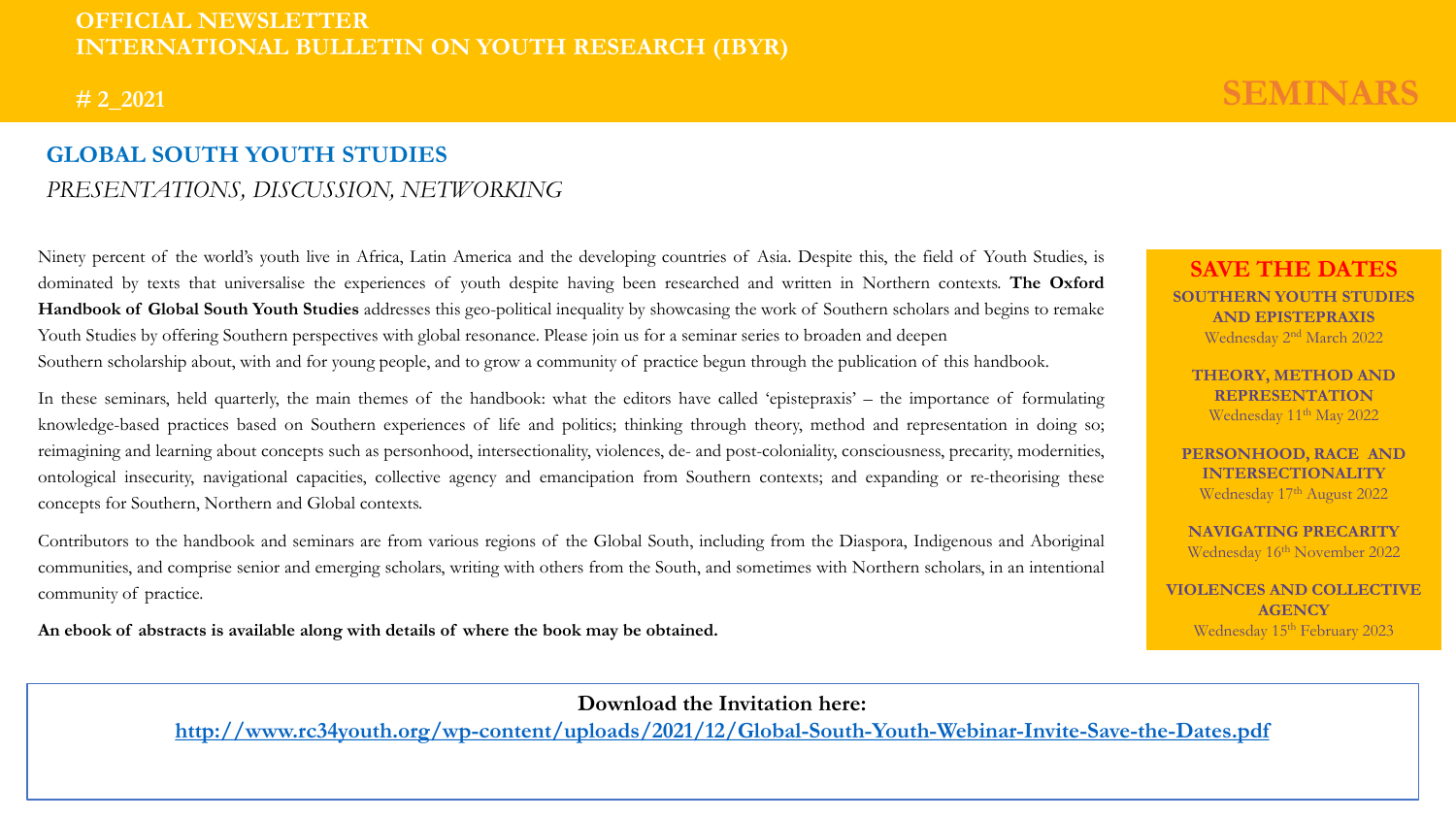## **# 2\_2021**

## **SEMINARS**

#### **SEMINAR 1 SOUTHERN YOUTH STUDIES AND EPISTEPRAXIS**

*Wednesday 2nd March 2022* **[TIME: 11:00-13:30 UTC]**

**Chair:** Dr Terri-Ann Gilbert Roberts

**Discussants:** Prof Dan Woodman, Prof Tracy Shildrick

#### **Speakers:**

- 1. A Global Youth Studies to benefit the world: Realigning theory, practice and justice – *Prof Sharlene Swartz*
- 2. Youth in the Global South: Why their experiences matter *Dr Adam Cooper*
- 3. Youth studies, its forms and differences amongst the South *Prof Ana Miranda*
- 4. Youth studies, its forms and differences between the North and South *Prof Clarence Batan*

## **SEMINAR 2: THEORY|METHOD|REPRESENTATION**

*Wednesday 11th May 2022* **[TIME: 11:00-13:30 UTC]**

**Chair:** Prof Nidhi Singal

**Discussants:** Dr Ani Wierenga; Prof Geoffrey Pleyers

#### **Speakers:**

- 1. Southern theory and how it aids in engaging Southern youth *Anye Nyamnjoh*
- 2. Youth life-writing in a postcolonial world *Titas De Sarkar*
- 3. Representations of young people and neoliberal developmentalism in the Global South – *Prof Judith Bessant*
- 4. Researching the South and Social Network Interviewing *Dr Alude Mahali and Jessica Breakey*

## **GLOBAL SOUTH YOUTH STUDIES** *PRESENTATIONS, DISCUSSION, NETWORKING*

### **SEMINAR 3 PERSONHOOD AND INTERSECTIONALITY**

*Wednesday 17th August 2022* **[TIME: 12:00-14:30 UTC]**

**Chair**: Prof Crain Soudien

**Discussants**: Prof Arathi Sriprakash, Prof Jean Comaroff

#### **Speakers**:

- 1. Intersectionality, Black youth and political activism *Prof Patricia Hill Collins*
- 2. An intersectional approach to the mobility trap that plagues migrant youth in China *Dr Xiaorong Gu*
- 3. From Black Consciousness to Consciousness Of Blackness *Prof Xolela Mangcu*
- 4. Home, belonging and Africanity in the film *Black Panther – Ms Ragi Bashonga*

#### **SEMINAR 4 NAVIGATING PRECARITY**

*Wednesday 16th November 2022* **[TIME: 12:00-14:30 UTC]**

**Chair**: Dr Adam Cooper

**Discussants**: Prof Michele Fine, Dr Joshua Kalemba

#### **Speakers:**

- 1. Youth employment, informality and precarity in the Global South *Prof Shailaja Fennell*
- 2. Precarity, fixers and new imaginative subjectivities of youth in urban Cameroon *Dr Divine Fuh*
- 3. A South East Asian perspective on the role for the sociology of generations in building a global youth studies – *Prof Dan Woodman and Dr Oki Rahadianto Sutopo*
- 4. Navigational capacities for Southern youth in adverse contexts *Prof Sharlene Swartz*

#### **SEMINAR 5 VIOLENCES AND COLLECTIVE AGENCY**

*Wednesday 15th Feb 2023* **[TIME: 11:00-13:30 UTC]**

**Chair:** Prof Howard Williamson

**Discussants:** Dr Ilaria Pitti, Prof Alan France

#### **Speakers:**

- 1. Necropolitics and young Mapuche activists as a public menace in Argentina *Dr Laura Kropff Causa*
- 2. Youth protagonism in urban India *Ms Roshni Nuggehalli*
- 3. Unearthing historical violence in the lives of *istambays* using Rizal's theory of colonial Philippines *Dr Clarence Batan*
- 4. Venezuelan youth and the routinization of conflict *Prof Ines Rojas*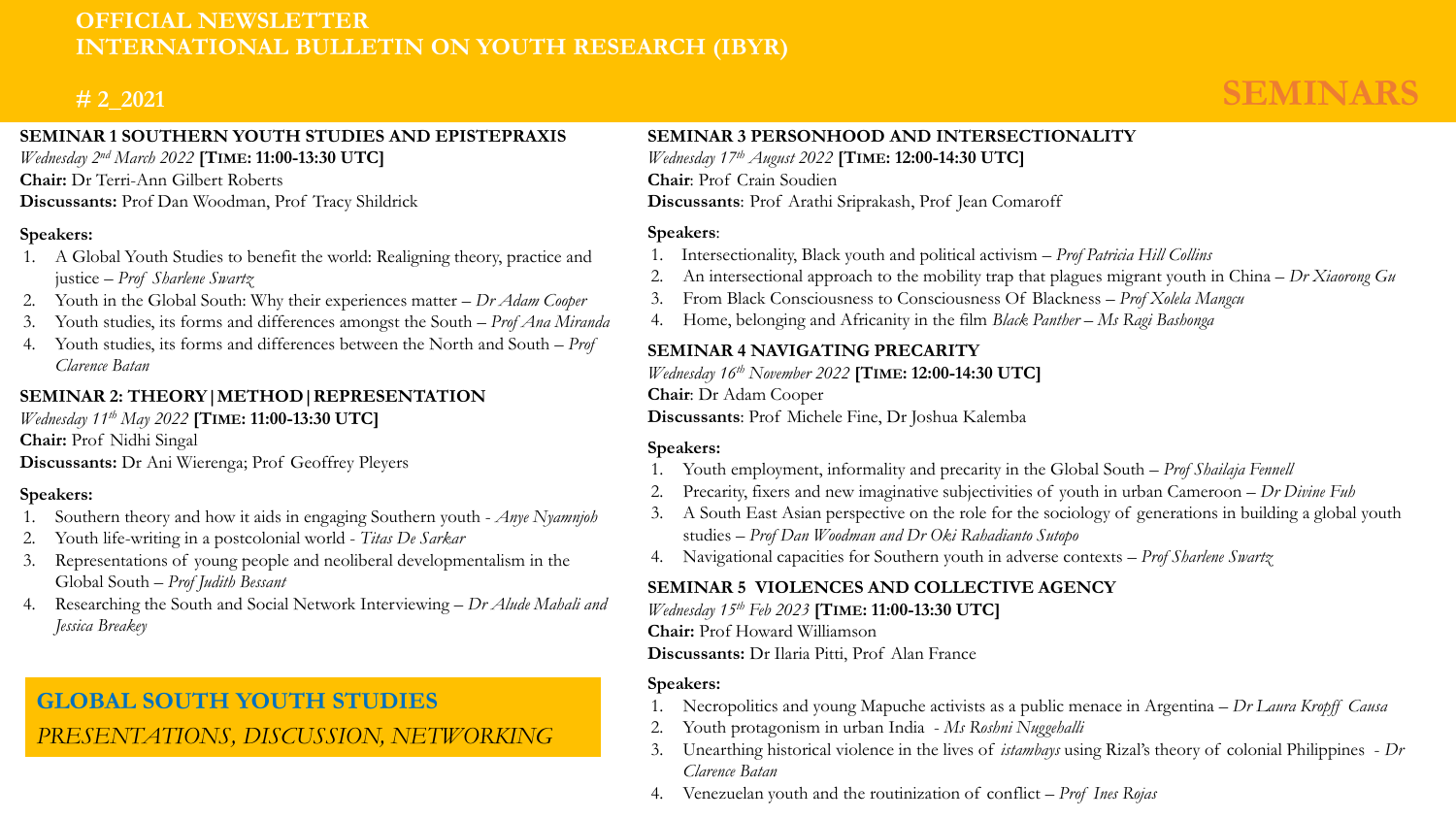### **# 2\_2021**

## **PUBLICATIONS**



#### **THE OXFORD HANDBOOK OF GLOBAL SOUTH YOUTH STUDIES**

Sharlene Swartz, Adam Cooper, Clarence Batan, and Laura Kropff Causa Oxford University Press, 2021 - ISBN: 9780190930028

Ninety percent of the world's youth live in Africa, Latin America and the developing countries of Asia. Despite this, the field of Youth Studies, like many others, is dominated by the knowledge economy of the Global North. To address these geopolitical inequalities of knowledge, The Oxford Handbook of Global South Youth Studies offers a contribution from Southern scholars to remake Youth Studies from its current state, that universalizes Northern perspectives, into a truly Global Youth Studies. Contributors from across the Global South—including from Diaspora, Indigenous and Aboriginal communities—locate and define 'the Global South'; articulate the necessity of studying Southern lives to enrich, reinterpret, legitimate, and offer symmetry to youth studies; and use Southern theory to do so. Eleven concepts—personhood, intersectionality, violences, de- and postcoloniality, consciousness, precarity, fluid modernities, ontological insecurity, navigational capacities, collective agency, and emancipation – are reimagined and 're-presented.' The outcome is a series of everyday practices such as hustling, navigating, fixing, waiting, being on standby, silence, and life-writing that demonstrate how youth living in adversity experiment with and push back against routine and conformity, and how research may support them in these endeavors and, simultaneously, redefine the relationships between knowledge, practice, and politics – what the editors term epistepraxis. The handbook concludes with a nascent charter for a Global Youth Studies of benefit to the world, which no longer excludes, assumes, or elides but embraces new possibilities for representing youth, researching among them, and *devising policies and interventions to better serve them.*

For more information, please visit: <https://www.oxfordhandbooks.com/view/10.1093/oxfordhb/9780190930028.001.0001/oxfordhb-9780190930028>



**FORMS OF COLLECTIVE ENGAGEMENT IN YOUTH TRANSITIONS. A GLOBAL PERSPECTIVE**  Valentina Cuzzocrea, Ben Gook, and Bjørn Schiermer Brill, 2021 - ISBN: 978-90-04-46634-0

This collection sheds light on diverse forms of collective engagement among young people. Recent developments in youth studies, and the changing global shape of socio-economic conditions for young people, demand new approaches and ideas. Contributors focus on novel processes, practices and routines within youth collectivity in various contexts across the globe, including Indonesia, Spain, Italy, Norway and Poland. The chapters pay particular attention to transitional phases in the lives of young people. Conceptually, the book also explores the strengths and limitations of a focus on collectivity in youth studies. Ultimately, the book makes the case for a focus on forms of collectivity and *engagement to help scholars think through contemporary experiences of shared social life among young people.*

For more information, please visit: <https://brill.com/view/title/54739>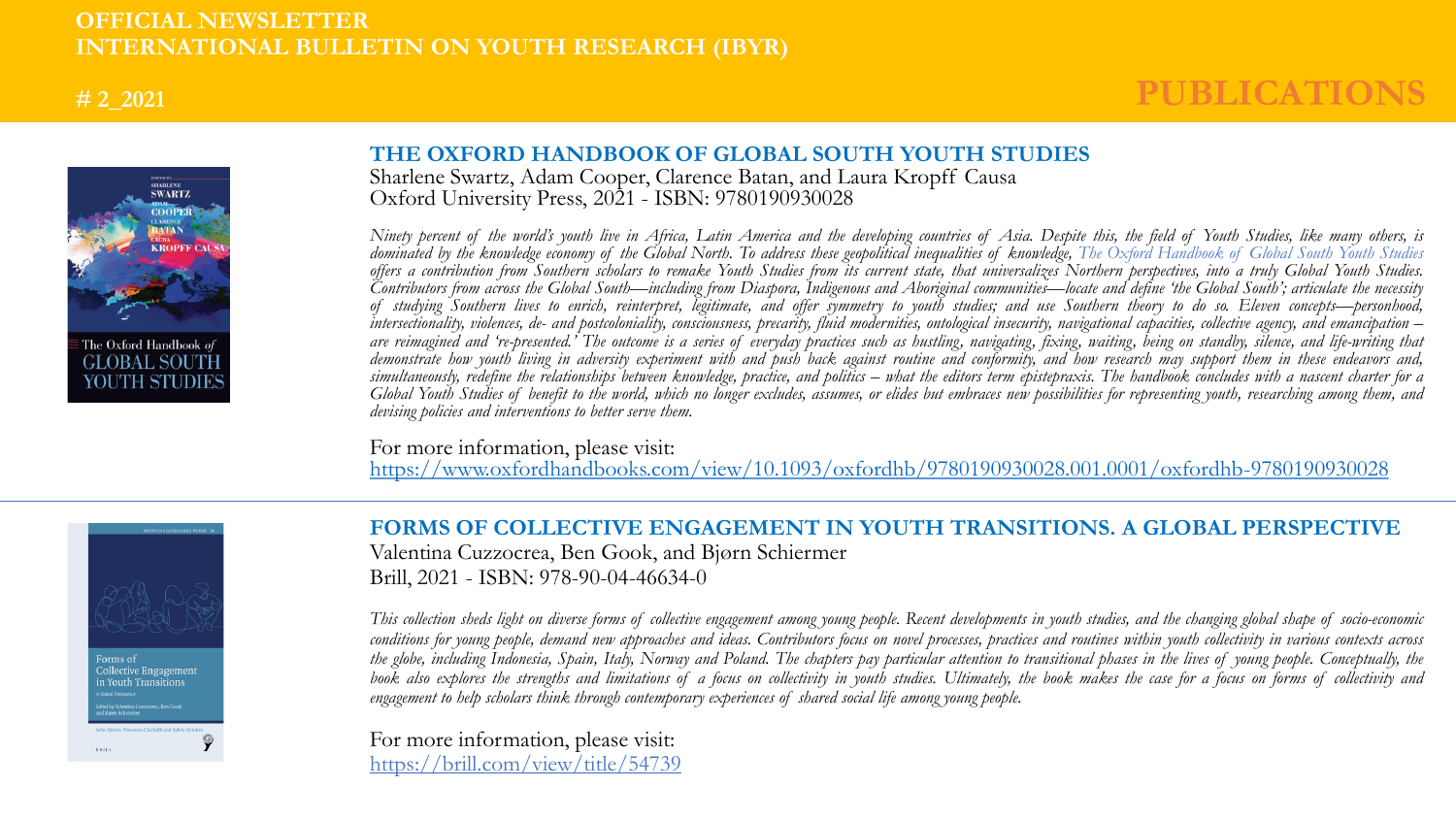### **# 2\_2021**

## **PUBLICATIONS**



### **YOUTH COLLECTIVITIES. CULTURES AND OBJECTS**

Edited By Bjørn Schiermer, Ben Gook, Valentina Cuzzocrea Routledge, 2022 - ISBN: 9780367404031

This volume seeks to address what its contributors take to be an important lacuna in youth cultural research: a lack of interest in the phenomenon of collectivity and collective aspects of *youth culture.*

It gathers scholars from diverse research backgrounds – ranging from contemporary subculture studies, fan culture studies, musicology, youth transitions studies, criminology, technology and work-life studies – who all address collective phenomena in young lives. Ranging thematically from music experience and festival participation, via soccer fan culture, leisure, street art, youth climate activism, to the design of EU youth policies and Australian government 'project' work with young migrants, the chapters develop a variety of approaches to collective aspects to young cultural practices and material cultures. To establish these new approaches, the contributors combine new theories and fresh empirical work; they critically engage with the tradition and they *complement or even reconfigure traditional approaches in and around the field.*

#### More info:

<https://www.routledge.com/Youth-Collectivities-Cultures-and-Objects/Schiermer-Gook-Cuzzocrea/p/book/9780367404031>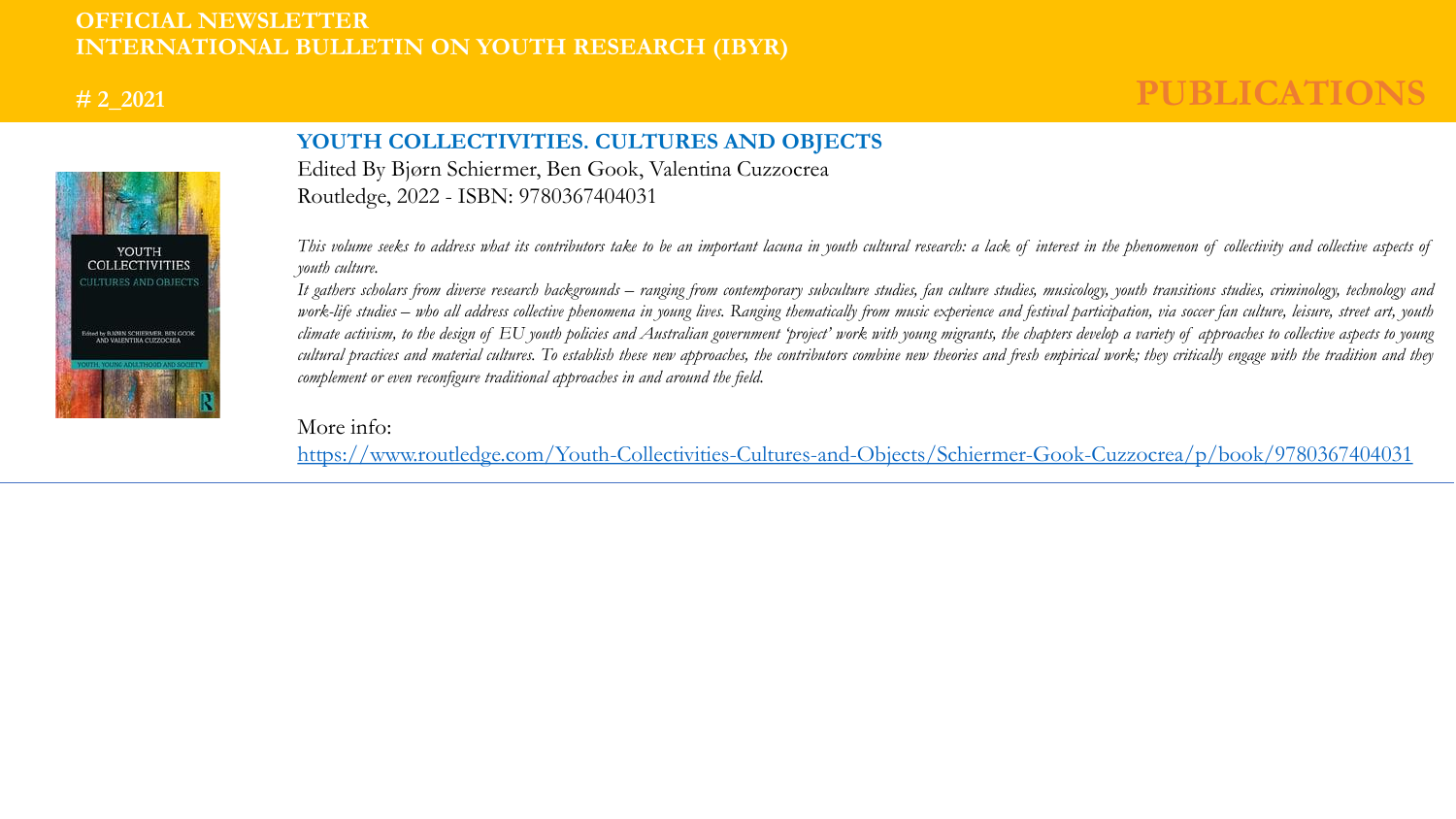### **# 2\_2021**

## **CALL FOR …**

## **CALL FOR CHAPTER PROPOSALS/ABSTRACTS**

## **ELGAR COMPANION TO YOUNG PEOPLE AND THE SUSTAINABLE DEVELOPMENT GOALS**

Edited by Peter Kelly, Seth Brown, James Goring, Meave Noonan and Scott Phillips

The purpose of this Companion is to provide not only a broad overview of research in relation to young people in the current context of planetary crisis but also a space for critical, innovative, imaginative, diverse and inclusive examinations of complex and often under-explored issues in relation to young people and sustainable futures. With this in mind, we are looking for contributions that engage with the following issues and themes that add complexity, detail and insight into the challenges and opportunities for young people and sustainable *futures under the influence of the SDGs.*

We are seeking 300-350 words proposals/abstracts for chapters in this Companion. Abstracts should be submitted by May 30, 2022. Accepted abstracts will be notified by the end of July 2022. First drafts of chapters will be due on or before March 30, 2023. Final drafts of chapters will be due on or before July 30, 2023. The Companion will be published in 2024. Final chapters will be 6000 words in length, including references. The Companion will comprise approximately 35 chapters Microsoft Word versions of chapter abstracts should be emailed to the editorial team at: [young.people.sustainable.futures@gmail.com](mailto:young.people.sustainable.futures@gmail.com)

To find out more: <http://www.rc34youth.org/wp-content/uploads/2021/12/Young-People-and-the-SDGs-Call-for-Chapters-1.pdf>

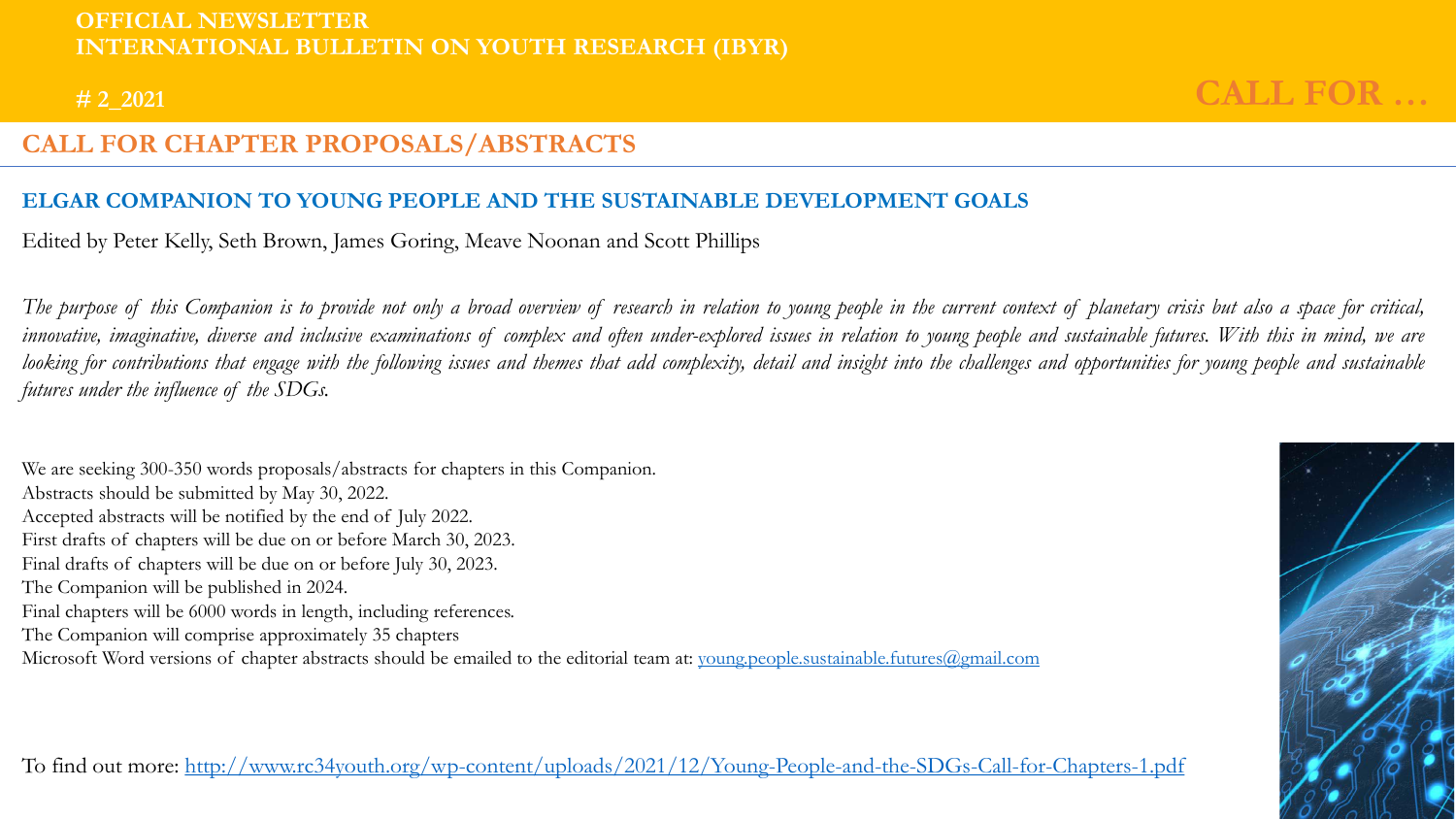## **# 2\_2021**

## **A PERSONAL NOTE BY …**

## **Howard Williamson** (Organisational Secretary)



South Wales Business School University of South Wales (Wales, UK) [howard.williamson@southwales.ac.uk](mailto:howard.williamson@southwales.ac.uk) 2021-2022 is a strange time in my life, for it captures quite a number of different anniversaries. Not least is the fact that I am approaching the 20-year mark as your Organisational Secretary. I probably should not have served more than two terms, but I relish the role and successive Presidents have invited me to keep going.

It's also 50 years since I went to university and 40 years since I received my PhD. And threading through all that time has been my relationship with, and study of the 'Milltown Boys'. It all started quite by accident, when I moved to the area they lived and bumped into a few of them. But they became a focal point, in different ways and through the application of different methodologies, for what some consider to be a unique 'longitudinal ethnography'. My first book about the Boys was published in 1981 and my third earlier this year (2021). The Milltown Boys at Sixty is a reflective mix of autobiography, history and ethnography. It probably could not have been written without my unusual personal and occupational background.

I had already done some voluntary youth work when I met the Boys, so I was used to engaging with 'difficult youth'. I continued as a substantial part-time youth worker, alongside contract research on numerous youth issues, right through to the early 2000s, when I eventually became a full-time academic. Throughout that time, I had also played a steadily increasingly role in youth policy development at many levels of governance. That policy work spanned the domains of, inter alia, formal and non-formal education, vocational training and youth employment, substance misuse and criminal justice. It was focused primarily on a social inclusion and 'opportunity-focused' youth policy agenda.

I'm often asked what the big 'takeaways' are from my somewhat distinctive experience in youth research, youth policy and youth work practice. It's a surprisingly easy question to answer. The answer is threefold. First, positive experiences and opportunities made available through public policy must extend deeper and longer into the lives of those young people who need it and will benefit from it most; too often, they only reach those young people who are already doing reasonably well. Second, negative – regulatory and restrictive - interventions into young people's lives must be very carefully limited only to those who really require them; too often, once in use, they are applied to far too many young people. And thirdly, not enough can be said about the importance of 'mentoring' by those sometimes described as 'trusted adults' or 'personal advisers': our most damaged and disadvantaged young people desperately need to have somebody they can trust solidly and wholehearted on their side.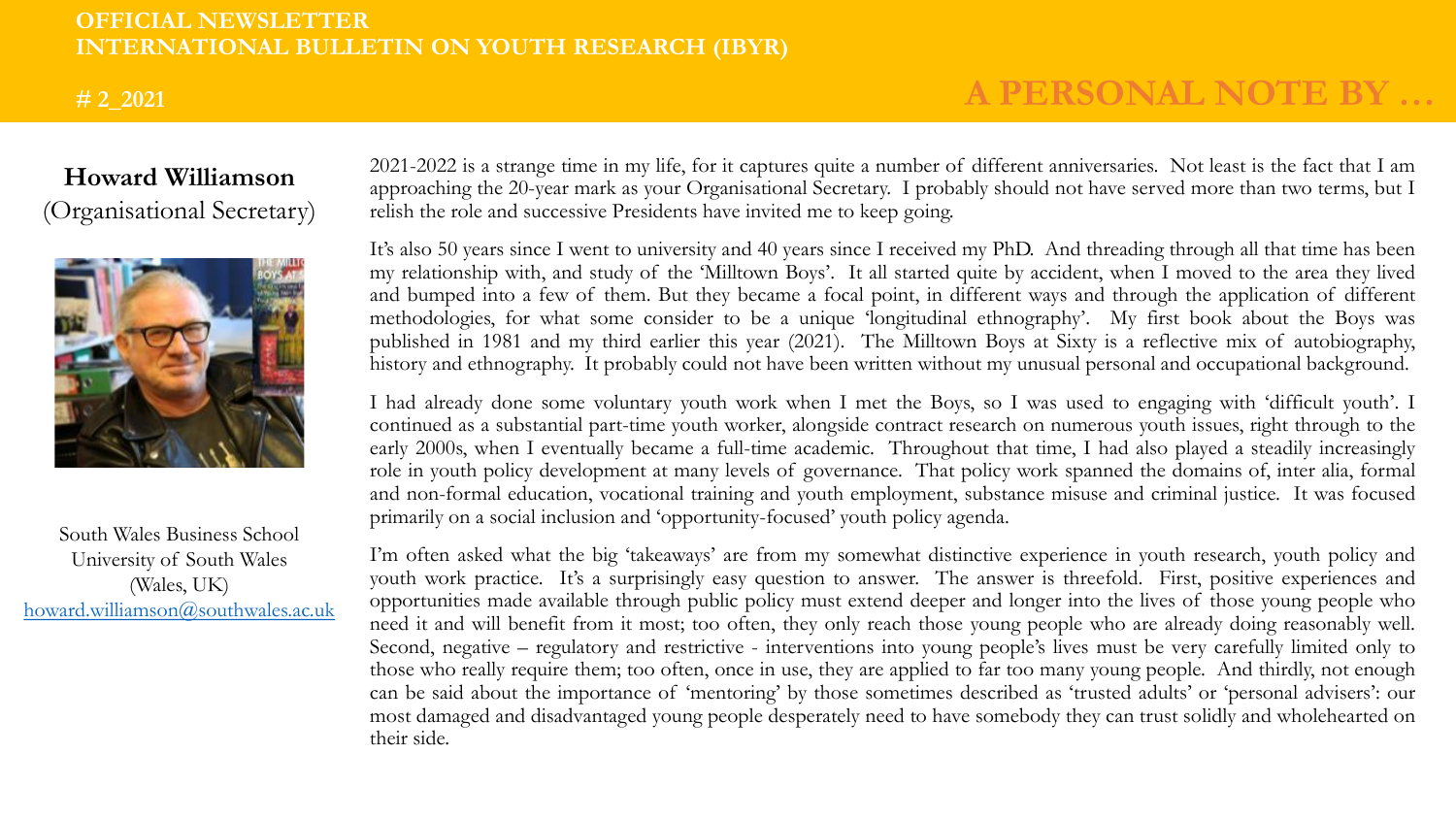### **# 2\_2021**

## **A PERSONAL NOTE BY …**

## **Maurizio Merico** (IBYR Editor)



Dipartimento di Studi Politici e Sociali University of Salerno (Italy) [merico@unisa.it](mailto:merico@unisa.it) [ibyr@unisa.it](mailto:ibyr@unisa.it)

I have been involved in youth research since the beginning of my academic career. At the beginning my interest was mainly focused on the theoretical approaches to youth studies. In recent years, I have moved my attention mainly toward issues relating to young people's education, paying specific attention to non-formal education and youth work, which are among the main focuses of my current teaching and research activities as Associate professor at the University of Salerno, in Italy.

However, my interest in the "classics" of youth studies continues to underline my research activities: after having translated into Italian and introduced papers by Talcott Parsons, Frederic M. Thrasher and Paul G. Cressey on youth, recently I have published a new translation of Karl Mannheim's classic essay on generations.

I have participated in several research studies and projects at local, national and European level, which has allowed me to broaden my interests and to explore issues such as the representations of youth, youth participation and citizenship, youth policies, the transition to adulthood, young people's values, future orientations, consumption and leisure.

After having been, for two years, a member of the *Pool of European Youth Researchers* (PEYR), a group of researchers and experts supporting the functioning of the European Union-Council of Europe Youth Partnership, I currently coordinate the group of researchers in charge of elaborating the Italian section of the *Youth Wiki*, the online platform presenting information on European countries' youth policies.

I have been the Editor in Chief of the ISA-RC34 "*International Bulletin on Youth Research*" (IBYR) since 2014. This experience is now coming to an end: they have been very intense, challenging and rich years, that offered me the chance to keep in contact with so many colleagues around the world, thus defining a new and larger personal geography of youth studies. I did, and I will do until Melbourne, my best to offer my competences and enthusiasm to the community of youth researchers around the world: I do hope that ISA-RC34 members (and friends) have appreciated my contribution.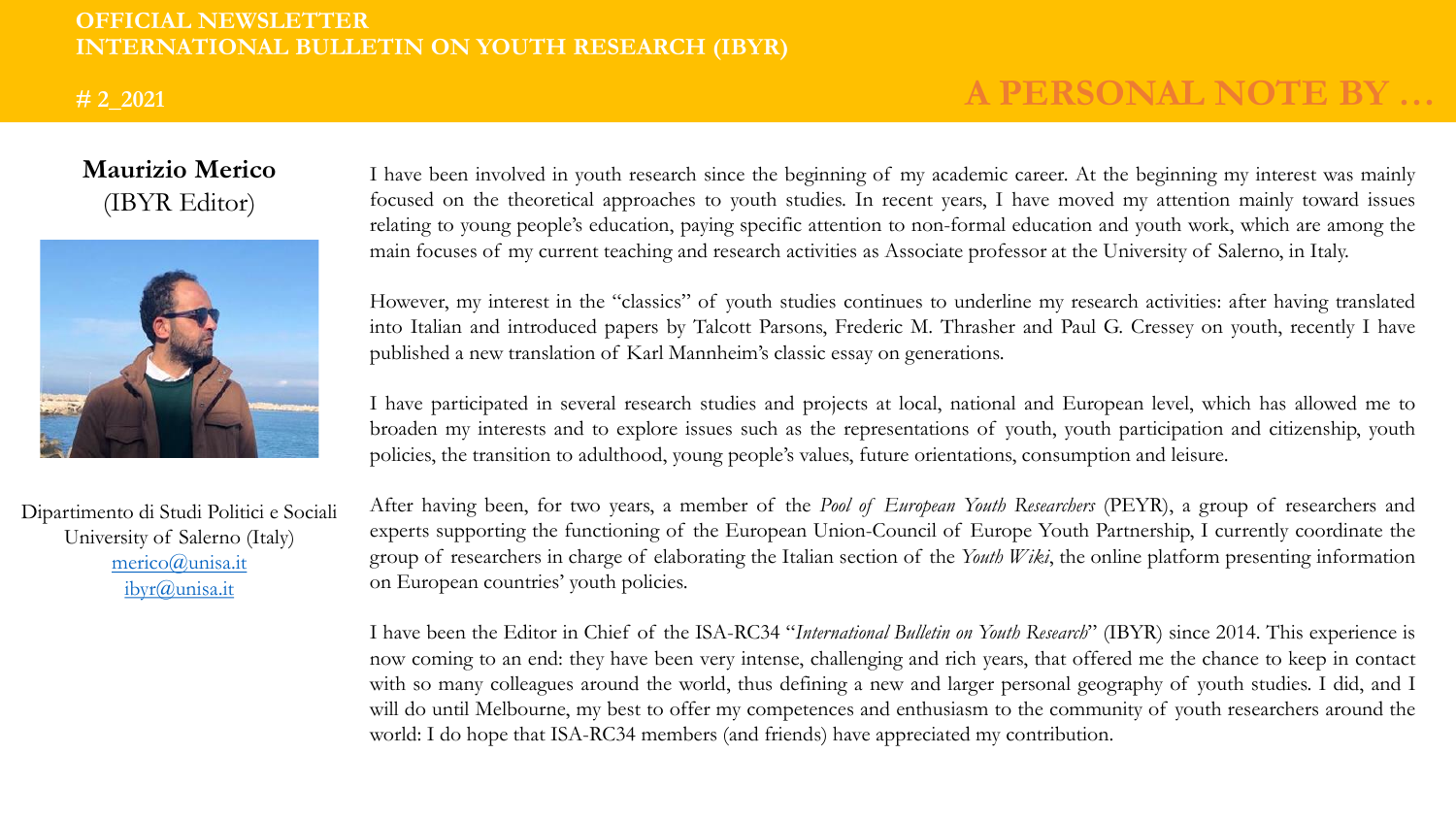# **# 2\_2021 THE FLYER**

# SA Resa Sociology INTERNATIONAL SOCIOLOGY ASSOCIATION (ISA) RC34 SOCIOLOGY OF YOUTH



#### **OBJECTIVES**

The aim of RC34 is to contribute to the development of theory and practice of youth sociology and youth research on an international level, uniting professional knowledge, scientific consciousness, and social commitment of its members to work on problems and issues of youth on a local, regional, and international level.

www.rc34youth.org

#### Board 2018-2022

| <b>resident</b>          | Sharlene SWARTZ, Human Sciences Research Council, South Africa                                                                                                                    |
|--------------------------|-----------------------------------------------------------------------------------------------------------------------------------------------------------------------------------|
| leputy President         | Ana MIRANDA, FLACSO Argentina, Argentina                                                                                                                                          |
| Irganisational Secretary | <b>Howard WILLIAMSON</b> , University of South Wales, United Kingdom                                                                                                              |
| ice-Presidents           | Asia:<br>Vinod CHANDRA, Lucknow University, India<br>Steven Sek-yum NGAI, The Chinese University of Hong Kong, Hong Kong                                                          |
|                          | Europe:<br>Airi-Alina ALLASTE, Tallinn University, Estonia<br>Sarah PICKARD, Université Sorbonne Nouvelle - Paris 3, France<br><b>Ilaria PITTI</b> , University of Bologna, Italy |
|                          | Latin America:<br>Ada Cora FREYTES FREY, Universidad Nacional de Avellaneda/<br>Universidad Nacional Arturo Jauretche, Argentina                                                  |
|                          | MENA (Middle East and North Africa):<br>Ali Akbar TAJMAZINANI, Allameh Tabatabai University, Iran<br>Abeer MUSLEH, Bethlehem University, Palestine                                |
|                          | North America:<br>Sampson BLAIR, SUNY Buffalo, USA                                                                                                                                |
|                          | Oceania:<br><b>Dan WOODMAN</b> , University of Melbourne, Australia                                                                                                               |
|                          | Sub-Saharan Africa:<br>Kiran ODHAV, North West University, South Africa                                                                                                           |
| <b>reasurer</b>          | Natalia WAECHTER, Ludwig Maximilian University Munich, Germany                                                                                                                    |
| lewsletter Coordinator   | Maurizio MERICO, University of Salemo, Italy                                                                                                                                      |
| ast President            | Ani WIERENGA, University of Melbourne, Australia                                                                                                                                  |
|                          |                                                                                                                                                                                   |

## Want to know more and/or get involved in ISA RC34?!<br>We'd like you to!

You can become a member of ISA RC34 Membership Dues: US\$50 (discount US\$10) for a 4-year period. ISA membership registration form is available on https://isa.enoah.com/Registration Contact a board member - we'd be happy to hear from you!

Read all about ISA RC34 on its website: http://www.rc34youth.org/

Keep up to date with the ISA RC34 Newsletter: http://www.rc34youth.org/newsletter

**Follow ISA RC34 on Twitter:** https://twitter.com/rc34youth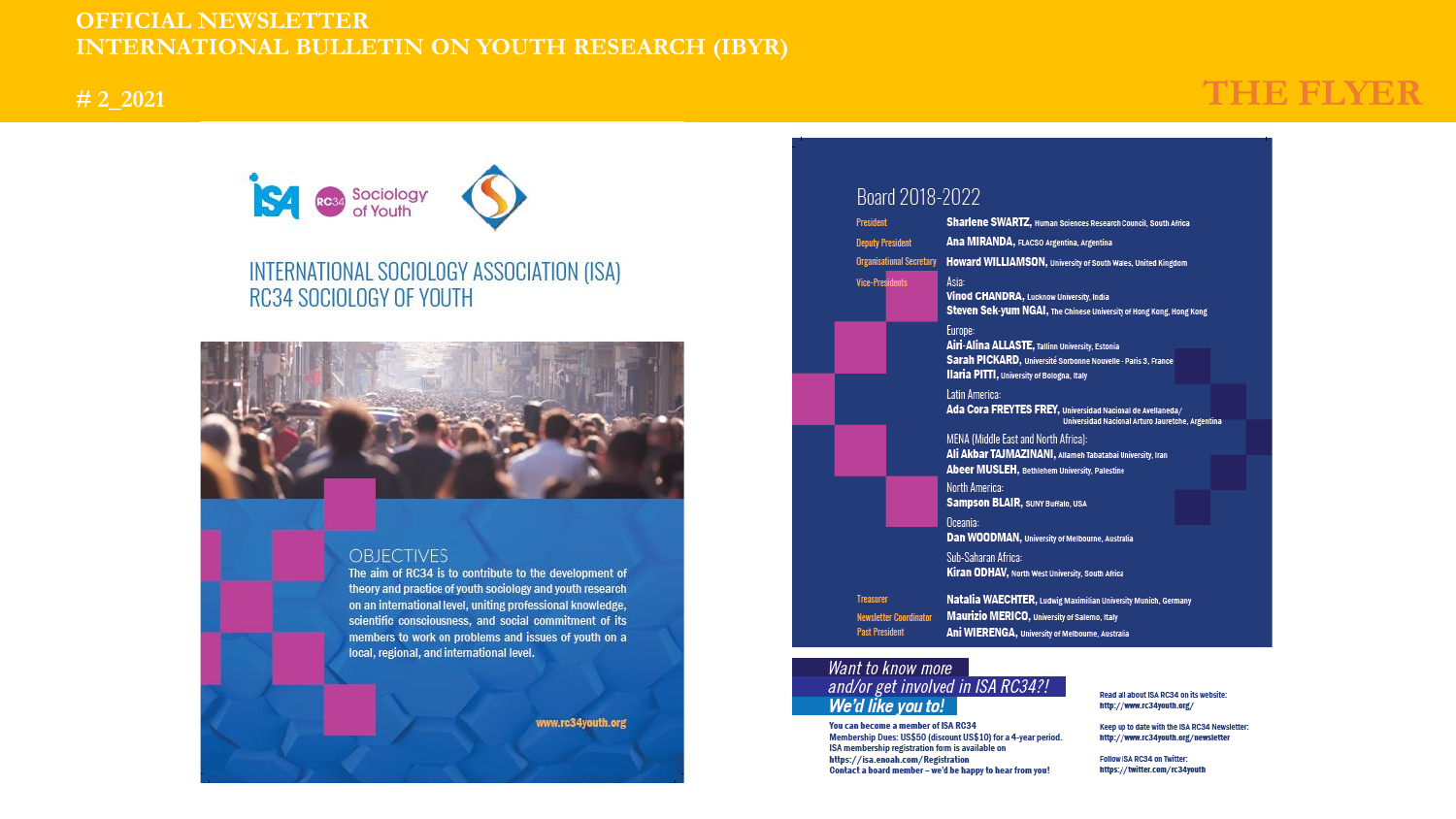**# 2\_2021**

## **ABOUT US**

**JOIN US**

## **History**

The ISA was founded 1948 in close cooperation with UNESCO's Research Department. As peace education and youth #s were in the forefront of the postwar, socio-political legacy of this foundation, many of the first officers of ISA were also youth sociologists. But in 1975 the RC34 was established as a specialized branch of ISA.

The RC34 was from the beginning not only a network for pure academic youth research, but also committed to the original heritage of social and political responsibility. This implies standing partnership with multilateral organisations aiming at conflict resolution, peace and the development of civic society. It is also the policy of RC 34 to invite for membership and participation colleagues from other disciplines as well as practitioners in the youth fields, and then to serve as a global, interdisciplinary network and meeting place for youth #s in general.

#### **Structure**

The Committee is built on associational principles of individual membership, formal statutes, a General Meeting every fourth year at the World Congresses, also electing a Board running the RC between the Congresses. The work is built on regional Vice-Presidencies running their activities and networking in various areas of the world, and a Bureau taking care of the membership services and general, strategic affairs connected to the Presidency. An Advisory Board is appointed by the Board, as a body for special experiences and strategic competence in the field.

### **Objectives**

The aim of RC34 is to contribute to the development of theory and practice of youth sociology and youth research on an international level, uniting professional knowledge, scientific consciousness, and social commitment of its members to work on problems and #s of youth on a local, regional, and international level.

## [• International Sociological Association \(ISA\)](https://www.isa-sociology.org/en/research-networks/research-committees/rc34-sociology-of-youth/) - RC34

[• Join ISA/RC34 or renewal your membership online](https://www.isa-sociology.org/en/membership/individual-membership)

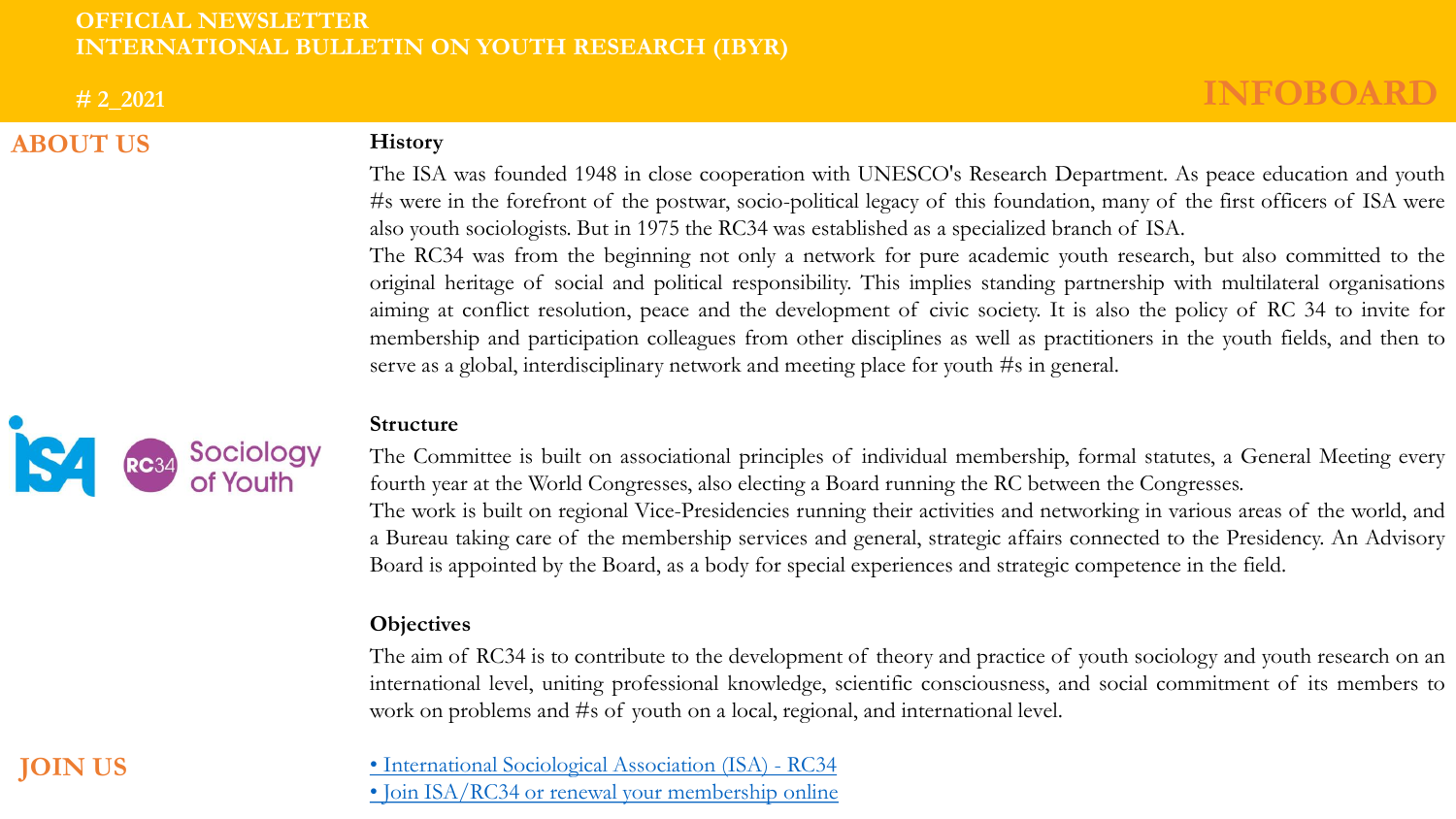**# 2\_2021**

**RC34 BOARD**

## **OFFICIALS OF RC34**

**Sharlene Swartz** (President) **Ana Miranda** (Deputy President) **Howard Williamson** (Organisational Secretary) **Natalia Waechter** (Treasurer) **Maurizio Merico** (IBYR Co-ordinator) **Airi-Alina Allaste** (VP for Europe) **Sarah Pickard** (VP for Europe) **Ilaria Pitti** (VP for Europe) **Kiran Odhav** (VP for Sub-Saharan Africa) **Ali Akbar Taj Mazinani** (Vice President for MENA) **Abeer Musleh** (Vice President for MENA) **Vinod Chandra** (VP for Asia) **Steven Ngai** (VP for Asia) **Dan Woodman** (VP for Oceania) **Sampson Blair** (VP for North America) **Ada Cora Freytes Frey** (VP for Latin America) **Ani Wierenga** (Past President)

**EDITORIAL STAFF**

**Maurizio Merico** (Editor in chief): [ibyr@unisa.it](mailto:ibyr@unisa.it)